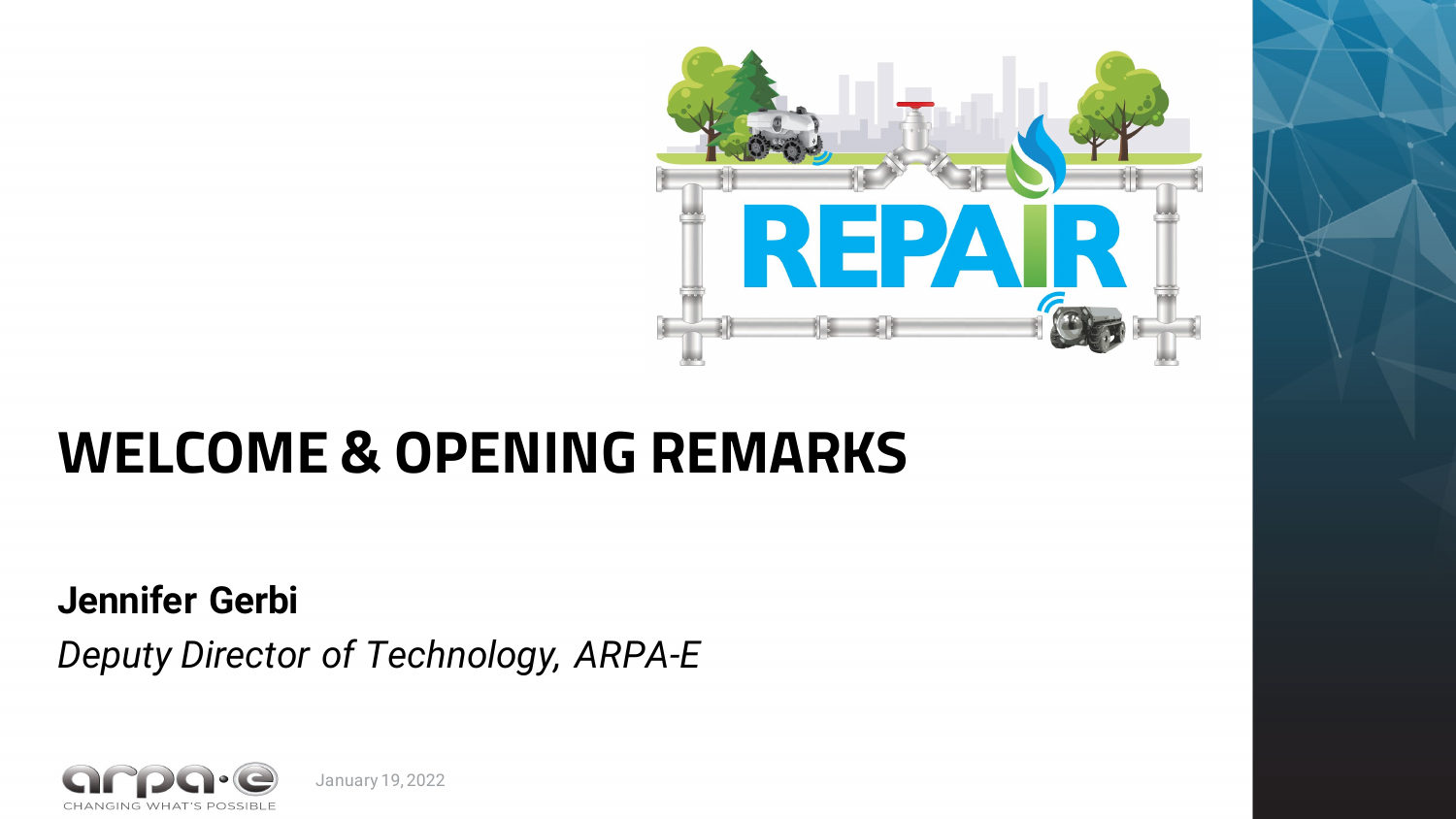

#### **REPAIR Annual Meeting Rapid Encapsulation of Pipelines Avoiding Intensive Replacement**

**January 13, 2022 Jack Lewnard, ARPA-E Program Director jack.lewnard@hq.doe.gov**

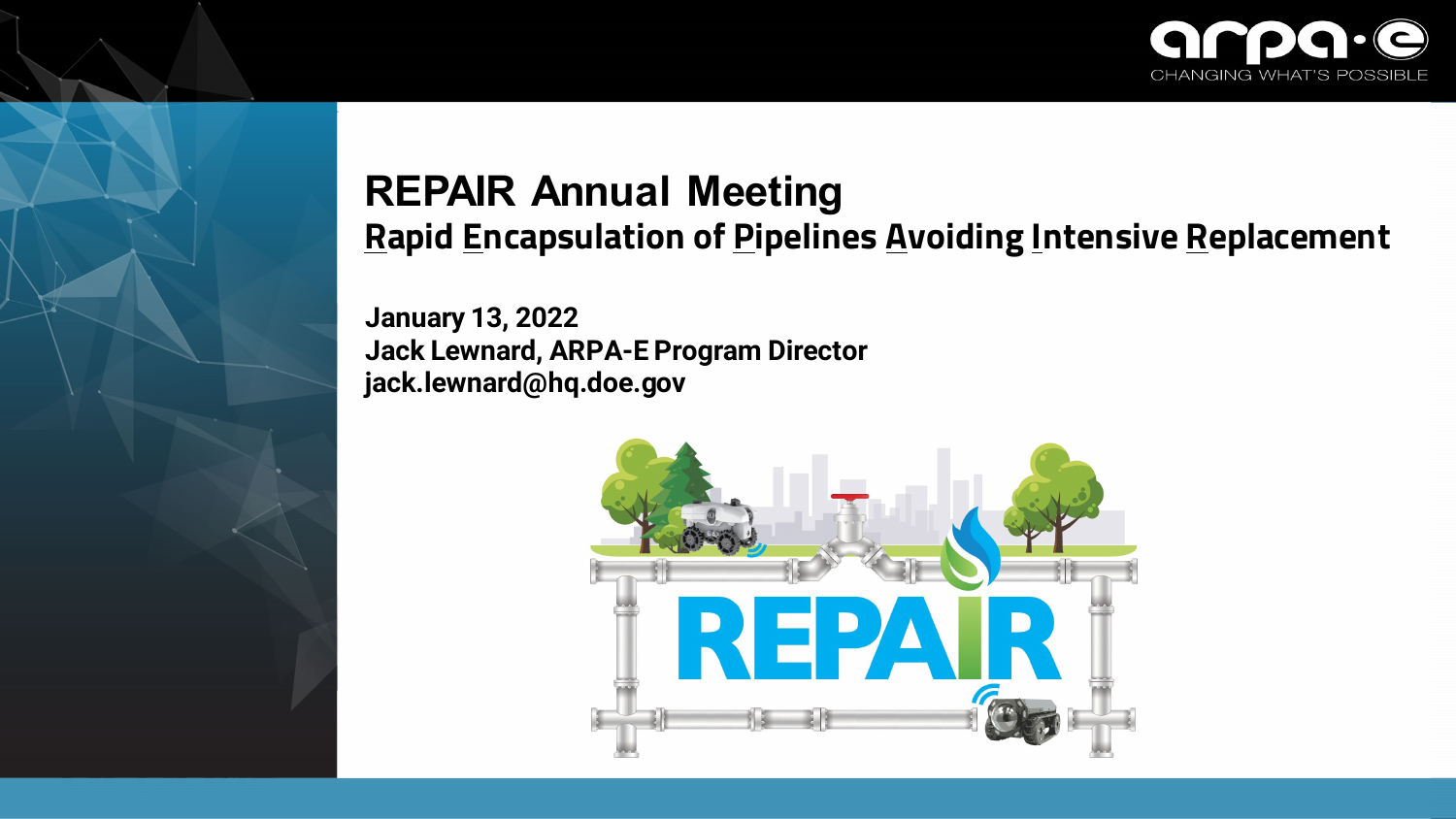## **What Problem Are We Trying to Solve?**

- ‣ Replace quickly and cost-effectively >50,000 miles of legacy gas utility distribution pipes
	- Cast iron
	- Bare steel material
	- $-$  Current pace finish  $\sim$  20 yrs
	- Current cost \$1-10MM/mile, not including disruptions to public
- ‣ *Technologies address >500,000 miles of water/sewer pipes*
- ‣ *May provide insights for oil and gas transmission pipelines and legacy gathering systems*



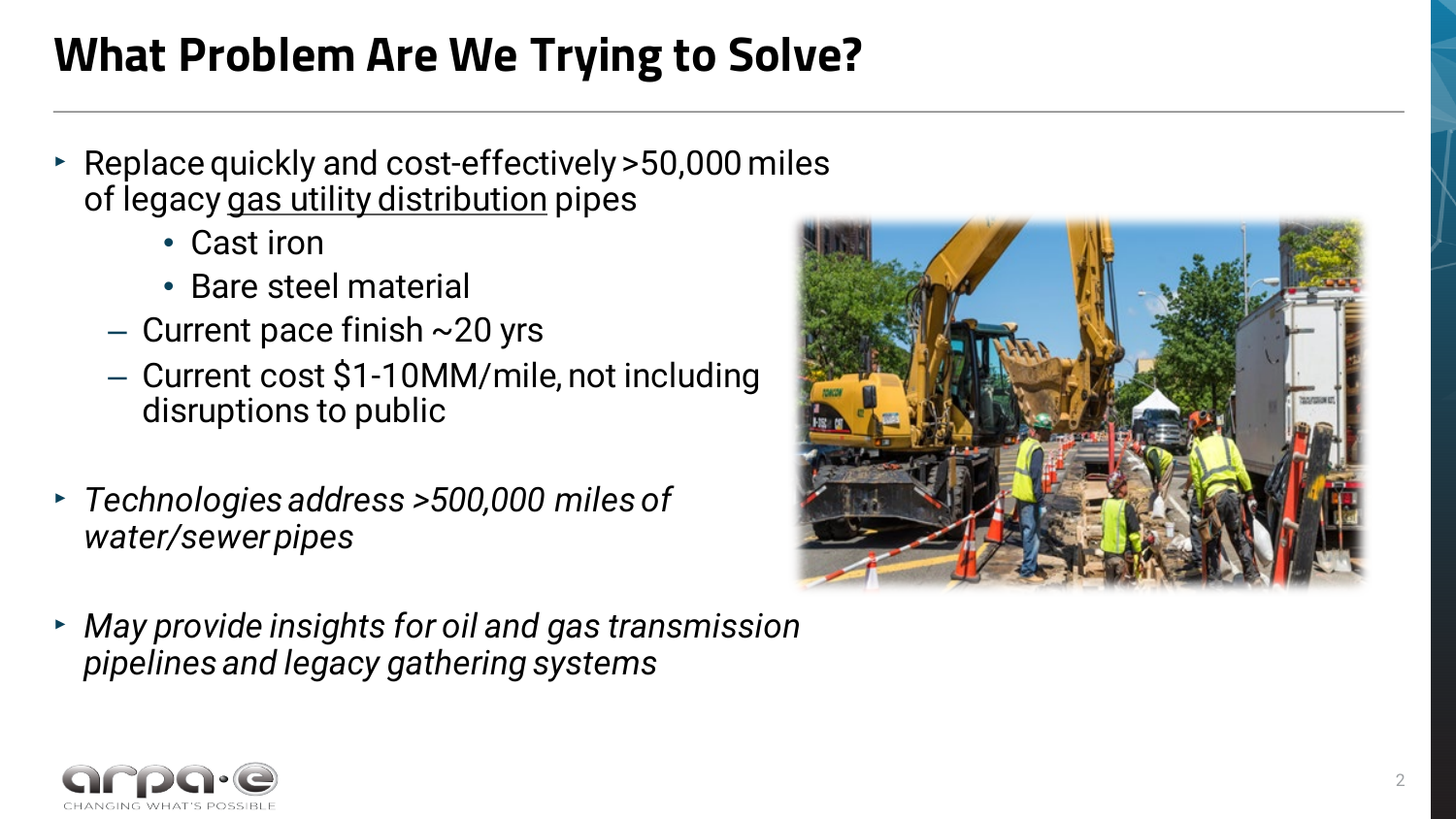## **REPAIR Deliverables/Advances**

#### **Work Categories**

- 1. Testing (UC Boulder)
	- Codes and standards for techniques
	- Predictive models with latest Bayesian statistics for DIMP
- 2-5. Integrated coating, deposition tool, integrity inspection tools (7 teams, polymers and metal)
	- Coating with 50-year life without reliance on legacy pipe
	- Stronger than steel, non-corroding, self-healing and self-reporting capability
	- In-Line Inspection tools that can be incorporated into DIMP

#### 6. Mapping (2 teams)

- 3D maps of gas pipes and adjacent underground infrastructure
- Real-time visualization tools for utilities, One-Call, and contractors
- GIS-enabled database with locations, material certs, deposition conditions, inspection results to allow work planning and forecasting

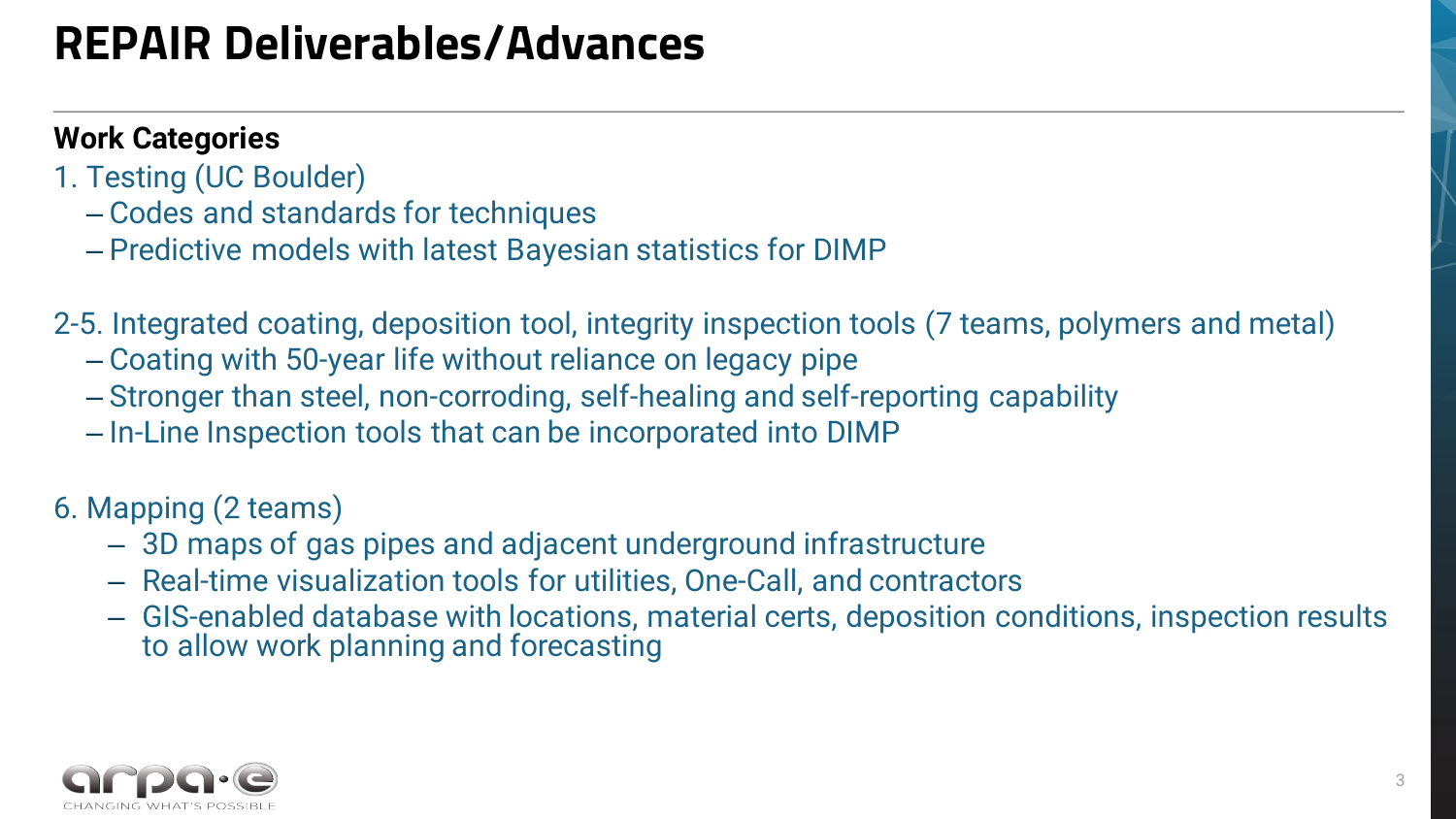### **Teamwork, Communication, and Coordination**



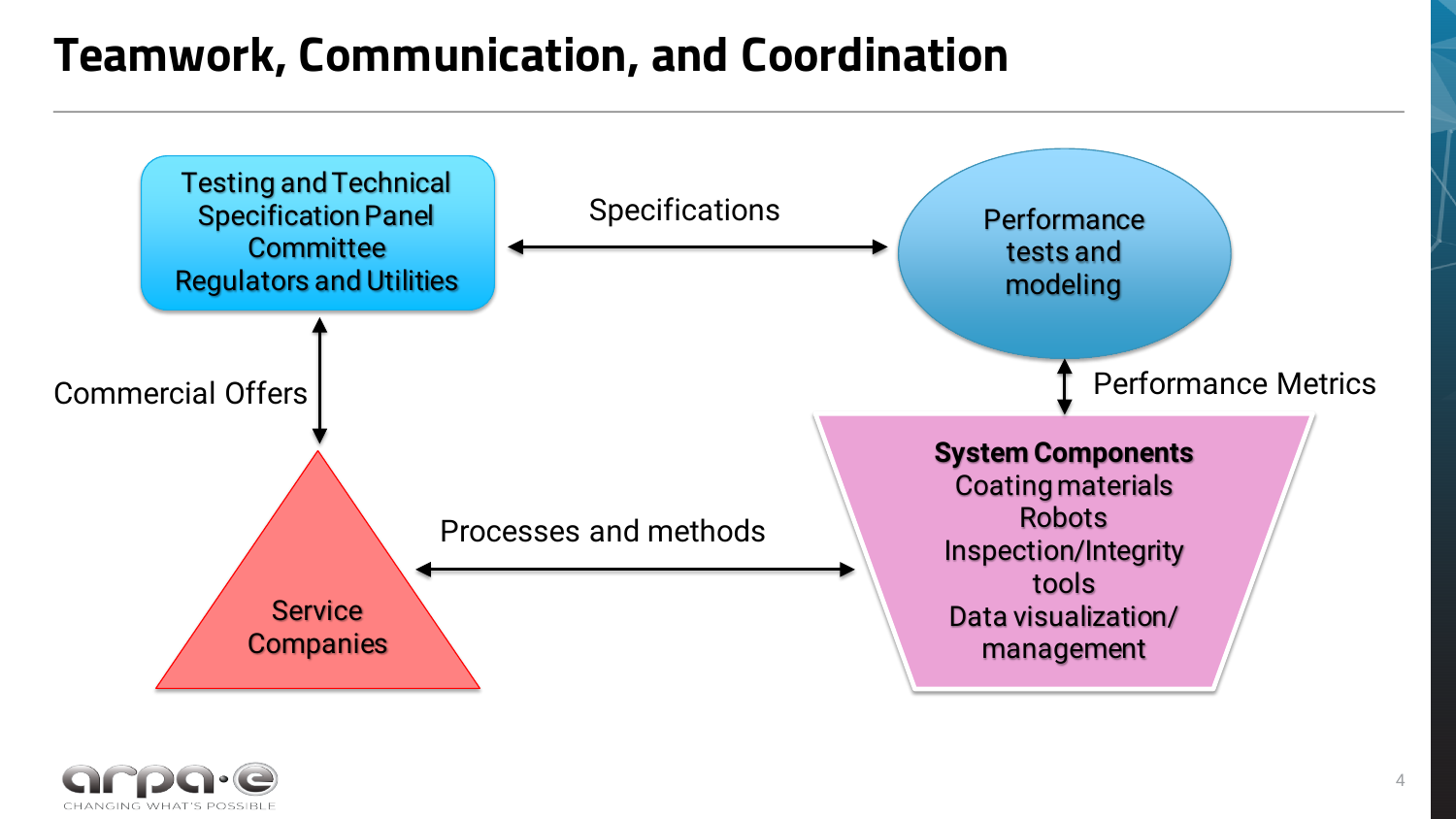## **Creating the Ecosystem: Coordination with PHMSA**

#### **PHMSA Annual R&D Workshop Nov. 30-Dec 2, 2021**

– <https://primis.phmsa.dot.gov/meetings/MtgHome.mtg?mtg=153>

#### **Working Group #1: Rehabilitation of Aging Cast Iron Pipelines**

- **1. Introduction to Working Group—Working Group Leadership** [PHMSA Leader: Chris McLaren, Program Manager](https://primis.phmsa.dot.gov/meetings/FilGet.mtg?fil=1218)
- 2. [Industry Co-Leader: Saadat Khan, Director of Gas Distribution Asset & Engineering NYS, National Grid](https://primis.phmsa.dot.gov/meetings/FilGet.mtg?fil=1219)

#### **Research Funding Organization Presentations**

[Jack Lewnard, Program Director, Department of Energy/ARPA-E](https://primis.phmsa.dot.gov/meetings/FilGet.mtg?fil=1220)

- 1. Khalid Farrag, Senior Institute Engineer [R&D Manager, Gas Technology Institute, Operations Technology Development](https://primis.phmsa.dot.gov/meetings/FilGet.mtg?fil=1221)
- 2. Rick Trieste, Department Manager [R&D, ConEdison & Gautam Kakaiya, Project Manager -](https://primis.phmsa.dot.gov/meetings/FilGet.mtg?fil=1222) R&D, NYSEARCH, Northeast Gas Association/NYSEARCH
- 3. [Rehabilitation Vendor Perspective: David L. Wickersham, President, Progressive Pipeline Management](https://primis.phmsa.dot.gov/meetings/FilGet.mtg?fil=1223)

#### **Report out/recommendations**

– <https://primis.phmsa.dot.gov/meetings/FilGet.mtg?fil=1211>

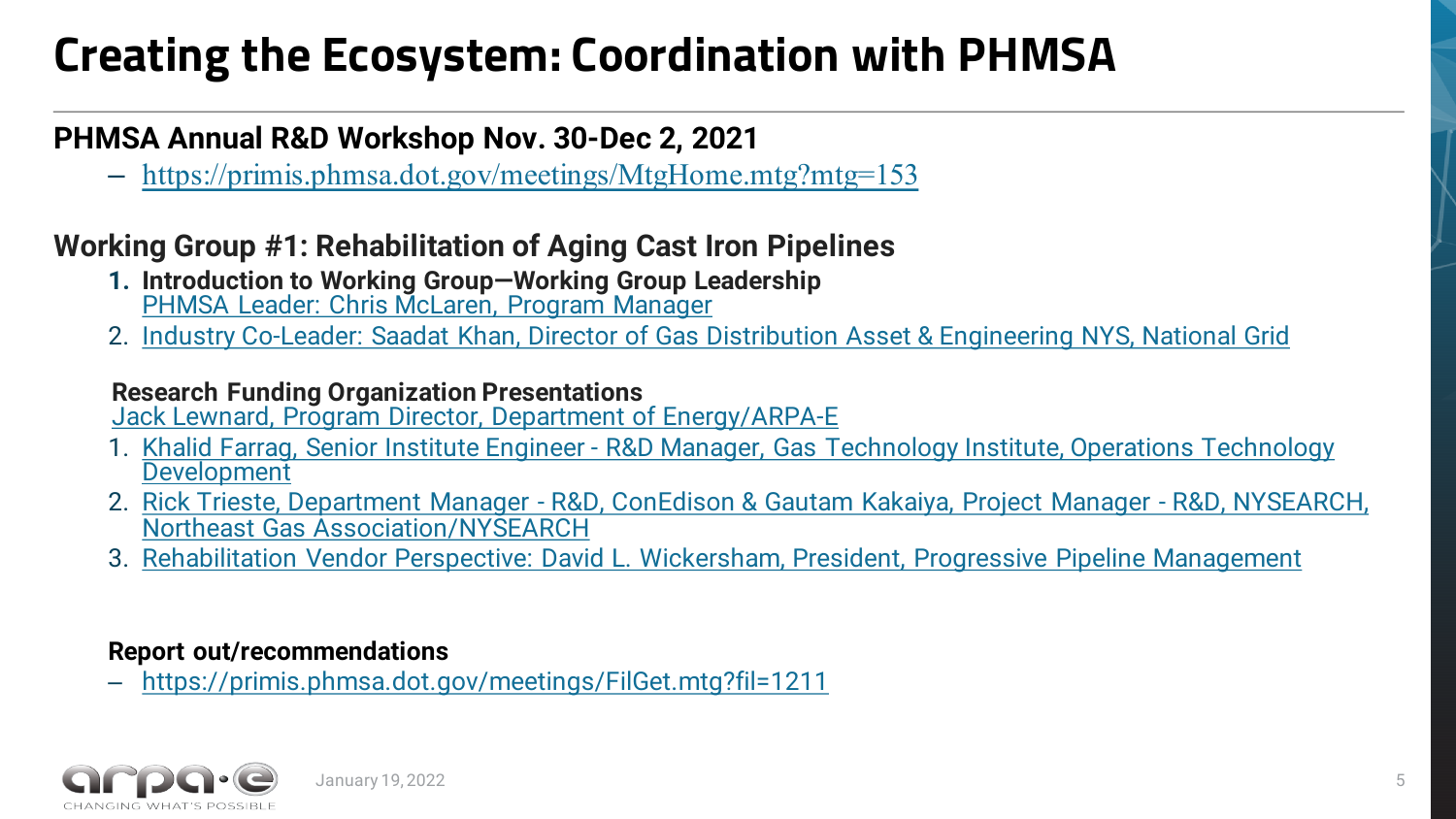## **Creating the Ecosystem: Mapping**

- ‣ Programs/Stakeholders
	- NYSEARCH, GTI, PHMSA programs for pipe locating
	- CEC mapping program
	- Cross-bore programs to avoid intersecting pipes
	- DOT Federal Highway Safety Administration underground mapping tools, including RUMI
	- DOD experience with UEX, IEDs, and SubT programs
- ‣ Opportunities
	- Multiple, "orthogonal" detection/mapping tools
		- Electromagnetic induction
		- Ground penetrating radar
		- Forced resonance imaging
		- In-pipe laser and optical imaging, coupled with sonde
	- RUMI autonomous surface robot with GPS/data links
	- 3-D data visualization, Machine learning, integration with utility asset and maintenance software tools
	- Opportunities for blind field tests ahead of excavation projects



January 19, 2022 6